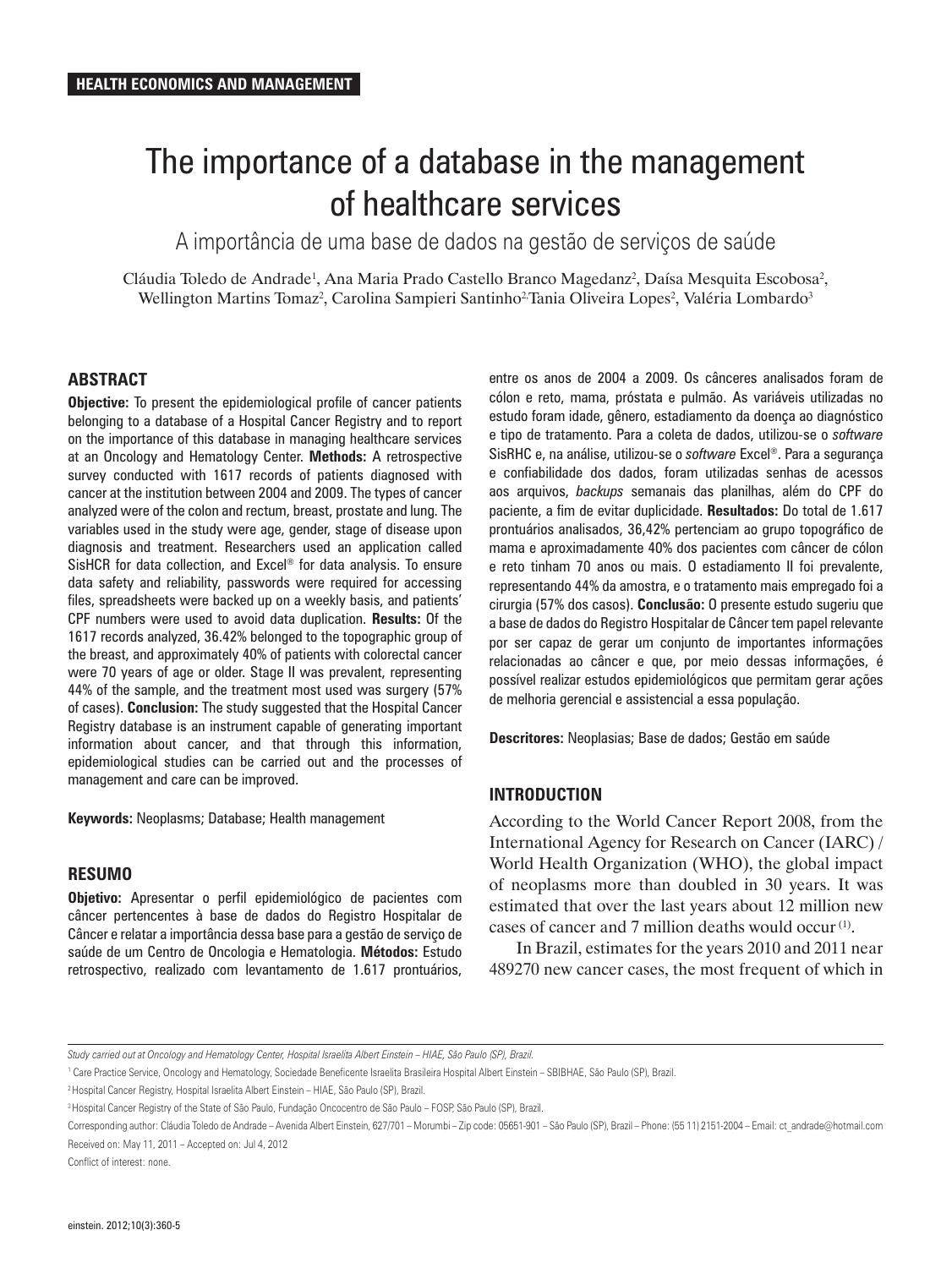the prostate and lung for males, and in the breast and uterine cervix for females<sup>(1)</sup>.

Thus, investment in and development of measures to improve cancer control by means of early detection, surveillance of risk factors and research have become fundamental. Based on reliable records and data, it is possible to carry out analyses that are the foundation for decision-making as to management and care $(2,3)$ .

In order to establish and implement specific measures, the existence of Hospital Cancer Registries (HCR, acronym in Portuguese) and Population-Based Cancer Registries (PBCR) is essential, as they are responsible for reporting updated quality information on cancer and represent the population. These registries are considered by the National Institute of Cancer (INCA) as "powerful tools for the epidemiological surveillance of cancer in the country"<sup>(4)</sup>.

To accompany and analyze information on cancer, in the state of São Paulo there is the *Fundação Oncocentro de São Paulo* (FOSP), a public institution connected to the State Health Secretariat, which assists the preparation and implementation of healthcare policies in the field of Oncology in the State, and serves as an instrument so that oncology hospitals can prepare their own protocols and improve their care practices<sup>(5)</sup>.

The primary objectives of FOSP are to record new cases of cancer and the follow-up of patients, in order to accompany the progression of the disease and carry out epidemiological studies in this area $<sup>(6)</sup>$ .</sup>

For this, FOSP utilizes a software called Hospital Cancer Registry System (SisHCR), which is made available to the 75 High-Complexity Oncology Centers and 5 volunteer hospitals, which forward their information to this organization $(5,6)$ .

The hospitals that collaborate with FOSP have a sector denominated HCR, which is responsible for transmitting information on cancer to FOSP and to the organization of which they are a part  $(7)$ .

By means of the HCR data, it is possible to identify the care offered to the oncology patient and therefore, to improve care given to this population. In addition, these data can be used as sources of information for administrative planning, clinical research, and to provide an efficient control of the follow-up of patients treated, allowing the analysis of their survival.

Another contribution is that the HCR enables exchanging information with other hospital registries, as well as the organization of collaborative studies that may more widely characterize a type of cancer in a given population.

In light of this, the HCR becomes an important instrument for epidemiological studies, besides being a resource that allows analysis of the efficiency and efficacy of diagnostic and therapeutic procedures in cancer, along with the evaluation of outcomes such as survival and relapses.

# **OBJECTIVE**

The objectives of this study were to present the epidemiological profile of patients with cancer belonging to the HCR database of an Oncology and Hematology Center, and to report the importance of such a database for the management of healthcare services in this type of organization.

# **METHODS**

## **Type of study**

Level I retrospective descriptive exploratory study, with quantitative data analysis. Quantitative, descriptive and exploratory research is that in which detailed descriptions of existing variables are collected, and data are used to justify and evaluate practical conditions of care $^{(8,9)}$ .

## **Setting**

The study was developed at the Oncology and Hematology Center of a large general hospital located in the City of São Paulo.

## **Population and sample**

The population was made up of patients with cancer of the colon and rectum, breast, prostate and lung. The period analyzed was between the years 2004 and 2009.

Patients presented at the institution with the following status: (1) without diagnosis and without treatment; (2) with diagnosis and without treatment; (3) with diagnosis and with treatment.

The variables analyzed were: gender, age, stage of the disease upon diagnosis and type of treatment.

## **Instrument for data collection**

For data collection, the researchers used the SisHCR software, and for data analysis, Excel®.

For safety and reliability of the databank, passwords were created to access the files in order to guarantee the use of the data only by authorized researchers. Weekly backups were made of the spreadsheets, and the files were stored in a restricted access network.

To determine the spread degree of the tumors, the researchers utilized the TNM system. This system,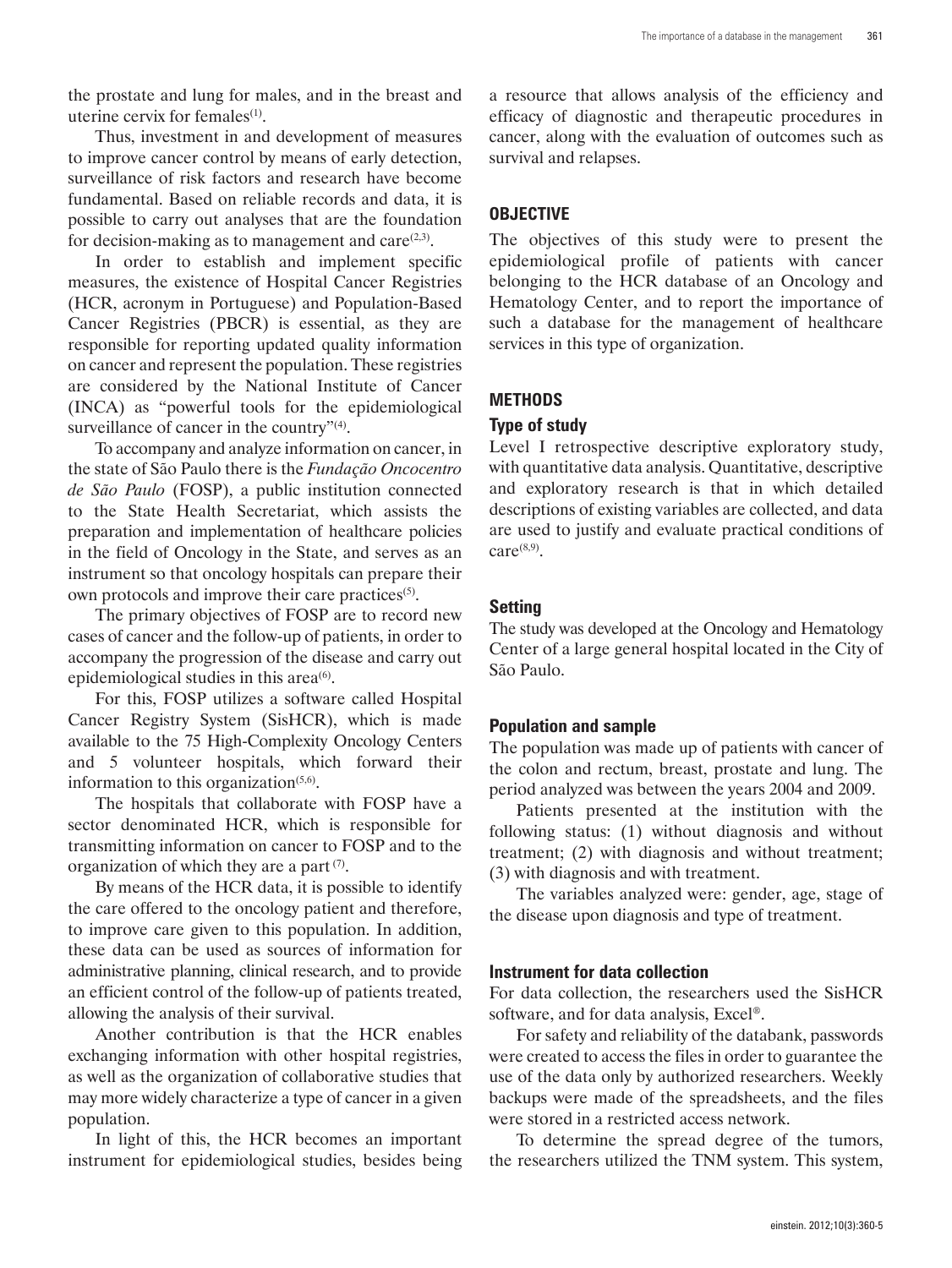developed by the American Joint Committee on Cancer (AJCC) and the International Union Against Cancer (UICC), determines staging of solid tumors by measuring the size of the tumor (T), verifying if the disease affected any lymph node (N) and if there is distant metastasis  $(M)^{(10)}$ .

## **Implementation of data collection**

Data collection was carried out between February 1st, 2012 and March 24th, 2011, after approval of the project by the Research Ethics Committee (CEP) of the *Hospital Israelita Albert Einstein* (HIAE), under number 1497. As this was a non-interventional retrospective project conducted in patient files and with mandatory confidentiality, we requested from CEP authorization to not use the Informed Consent Form (ICF).

The authors committed to using the information obtained exclusively in this research project, and to maintaining strictly confidential the identification of subjects, as per Resolution 96/1996.

#### **Analysis and presentation of the results**

The data were presented in absolute numbers and percentages, in the form of tables and graphs.

In constructing the HCR database, we used the patient's CPF number [Individual Taxpayer Register] and the medical chart number, thus avoiding duplicity in data.

#### **RESULTS**

#### **Incidence**

We analyzed a sample of 1617 patient medical files. Of this total, 191 (11.81%) belonged to the lung group, 327  $(20.22\%)$  to the colon and rectum group, 510  $(31.53\%)$ were of the prostate group, and 589 (36.42%) were of the breast group, as presented on table 1.

Breast cancer had the highest incidence, represented almost 40% of the total sample. The second most frequently observed disease was prostate cancer, with 32%.

**Table 1**. Distribution of the number of patients, according to topography, between the years 2004 and 2009

| <b>Topography</b> | <b>Patients</b><br>$n$ (%) | Mean of<br>patients/year | <b>Standard</b><br>deviation |
|-------------------|----------------------------|--------------------------|------------------------------|
| <b>Breast</b>     | 589 (36)                   | 98                       | 42                           |
| Prostate          | 510 (32)                   | 85                       | 34                           |
| Colon and rectum  | 327 (20)                   | 55                       | 24                           |
| Lung              | 191 (12)                   | 32                       | 12                           |
| Total             | 1617 (100)                 | ٠                        | ٠                            |

In the female gender, breast cancer stands out as the most frequent disease, and for the male gender, prostate cancer had the highest incidence, as demonstrated on table 2.

**Table 2**. Distribution of male and female genders within the four topographies

|                   | Gender       |              |              |
|-------------------|--------------|--------------|--------------|
| <b>Topography</b> | Female n (%) | Male $n$ $%$ | Total $(\%)$ |
| <b>Breast</b>     | 582 (98.81)  | 7(1.19)      | 100          |
| Prostate          | ٠            | 510 (100)    | 100          |
| Colon and rectum  | 152 (46.48)  | 175 (53.52)  | 100          |
| Lung              | 75 (39.27)   | 116 (60.73)  | 100          |

For both colon and rectum cancer and for lung cancer, the greatest incidence was shown in males, with 53.52% and 60.73%, respectively.

## **Age group**

Table 3 shows the number of patients distributed by age groups. A high incidence of colon and rectal cancer is noted for ages 70 years or older, with 130 patients, which represents almost 40% of the 327 patients with this disease.

|                        | Table 3. Number of patients with cancer of the breast, prostate, colon and rectum, |  |  |  |
|------------------------|------------------------------------------------------------------------------------|--|--|--|
| and lung, by age group |                                                                                    |  |  |  |

| Age group<br>(years) | <b>Breast</b> | <b>Prostate</b> | <b>Colon and</b><br>rectum | Lung | Total (%)  |
|----------------------|---------------|-----------------|----------------------------|------|------------|
| $0 - 9$              | 0             | 0               | 0                          | 0    | 0(0)       |
| 10-19                | 0             | 0               | 1                          | 0    | 1(0.1)     |
| 20-29                | 1             | 0               | $\overline{2}$             | 1    | 4(0.2)     |
| 30-39                | 54            | $\Omega$        | 8                          | 4    | 66 (4.1)   |
| 40-49                | 168           | 20              | 37                         | 12   | 237 (14.7) |
| 50-59                | 165           | 160             | 65                         | 34   | 424 (26.2) |
| 60-69                | 103           | 220             | 84                         | 65   | 472 (29.2) |
| $70+$                | 98            | 110             | 130                        | 75   | 413 (25.5) |
| Total                | 589           | 510             | 327                        | 191  | 1617 (100) |

#### **Staging**

According to figure 1, stage II showed the highest incidence, with a total of 44% of the sample. Stage II had 24.7%, III had 15%, IV had 10%, *in situ* had 5.8%, and Y represented 0.5% of the cases analyzed.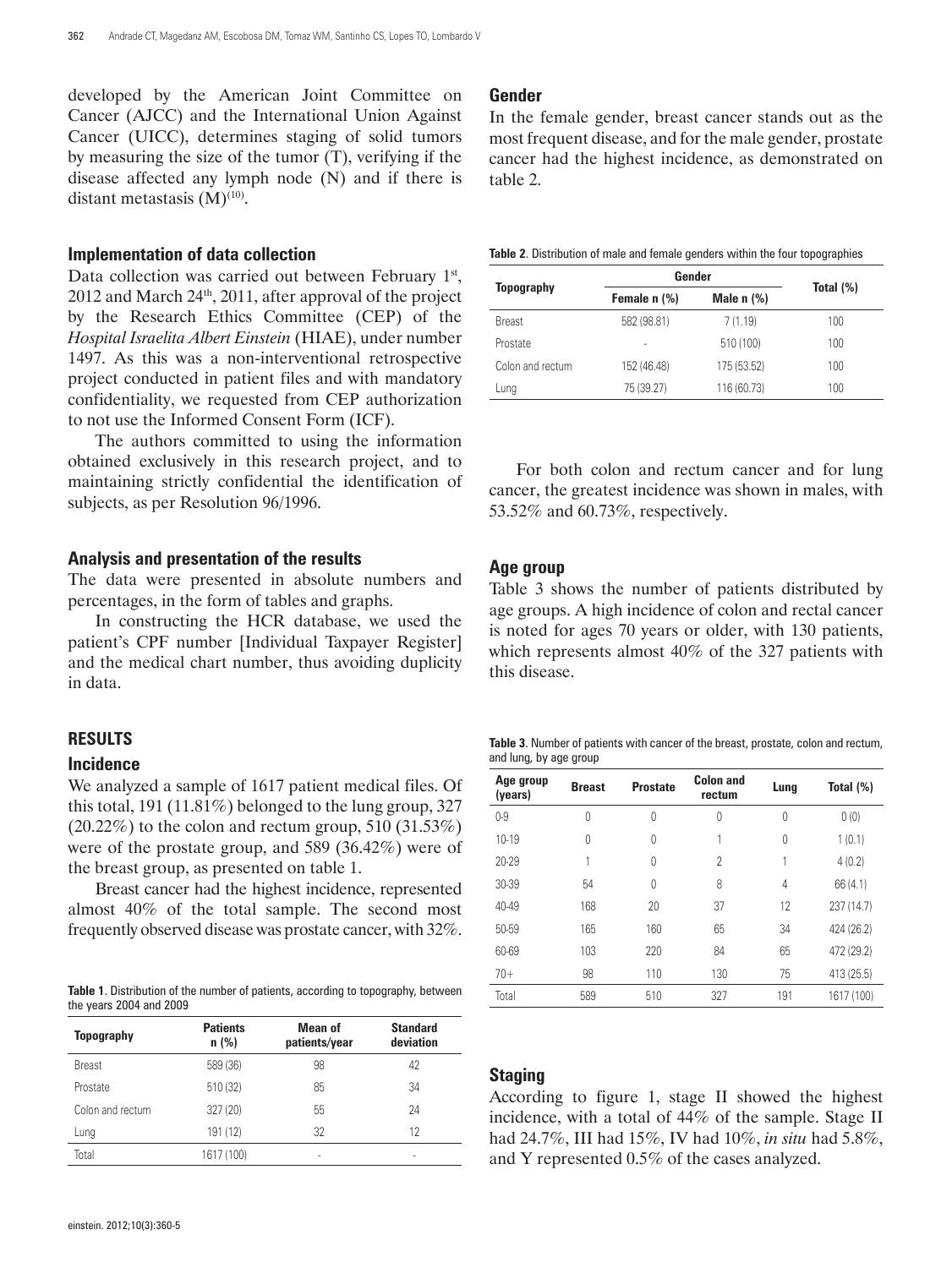

**Figure 1**. Staging of the four types of tumor analyzed in the sample, according to clinical stage. Stage 0: *in situ*; stage Y: tumors not classified according to TNM

The survival curve shown in figure 2 demonstrates the importance of the relation between the early recognition of the disease and its outcome. It shows that the longer the time until diagnosis, the shorter the survival time the patient might have  $(11)$ .



**Figure 2**. Kaplan Survival Curve – Breast 2009. Survival (%) of cases of breast tumors according to clinical staging and time in months

#### **Treatments**

According to figure 3, among the most commonly used treatments, surgery is the first choice of treatment in 57% of cases, followed by 13% that received the combination of surgery and chemotherapy. The third most commonly used treatment was the combination of surgery, chemotherapy and radiation therapy.



CI: surgery; QT: chemotherapy; RT: radiation therapy; HM: hormone therapy.

**Figure 3.** Types of treatment used in fighting cancer of the breast, prostate, colon and rectum, and lung

#### **DISCUSSION**

In healthcare, the use of a system to support decisionmaking regarding management and care may be greatly helpful, as it allows analysis of data by cross-referencing information, relating health problems with their determining factors and identifying the risks for disease involvement (12).

Such indicators will serve as elements for implementation of measures in prevention, improving the quality of life of patients  $(11)$ .

As already observed in other health-related studies, the use of information systems has become fundamental to accompany and offer answers to the new and complex demands resulting from organizational transformations.

A study carried out in the city of Ribeirao Preto (SP) aimed to develop a system to support decisionmaking as to nursing diagnoses and interventions in victims of trauma in advanced pre-hospital care $(13)$ . The results of this study indicated that the correctly stored information and the follow-up time were ideal to search for diagnosis and interventions. It was concluded that implementation of the system optimized the time spent in drawing up the nursing diagnosis of patients victims of trauma $(13)$ .

For example, by means of analysis of the information extracted from the HCR database, the high incidence of colon and rectum cancer in the age group 70 years or older was identified, which can be explained by the fact that this cancer has a slow and silent development. The diagnosis is habitually made at older ages, and consequently, at a later stage of disease, significantly worsening the patient's prognosis (14).

Moreover, stage II had the highest incidence among the patients analyzed. Stage I cancers are the least advanced, and generally have a better prognosis; those of stages III and IV are more advanced, but in many cases they can also be successfully treated $(10)$ .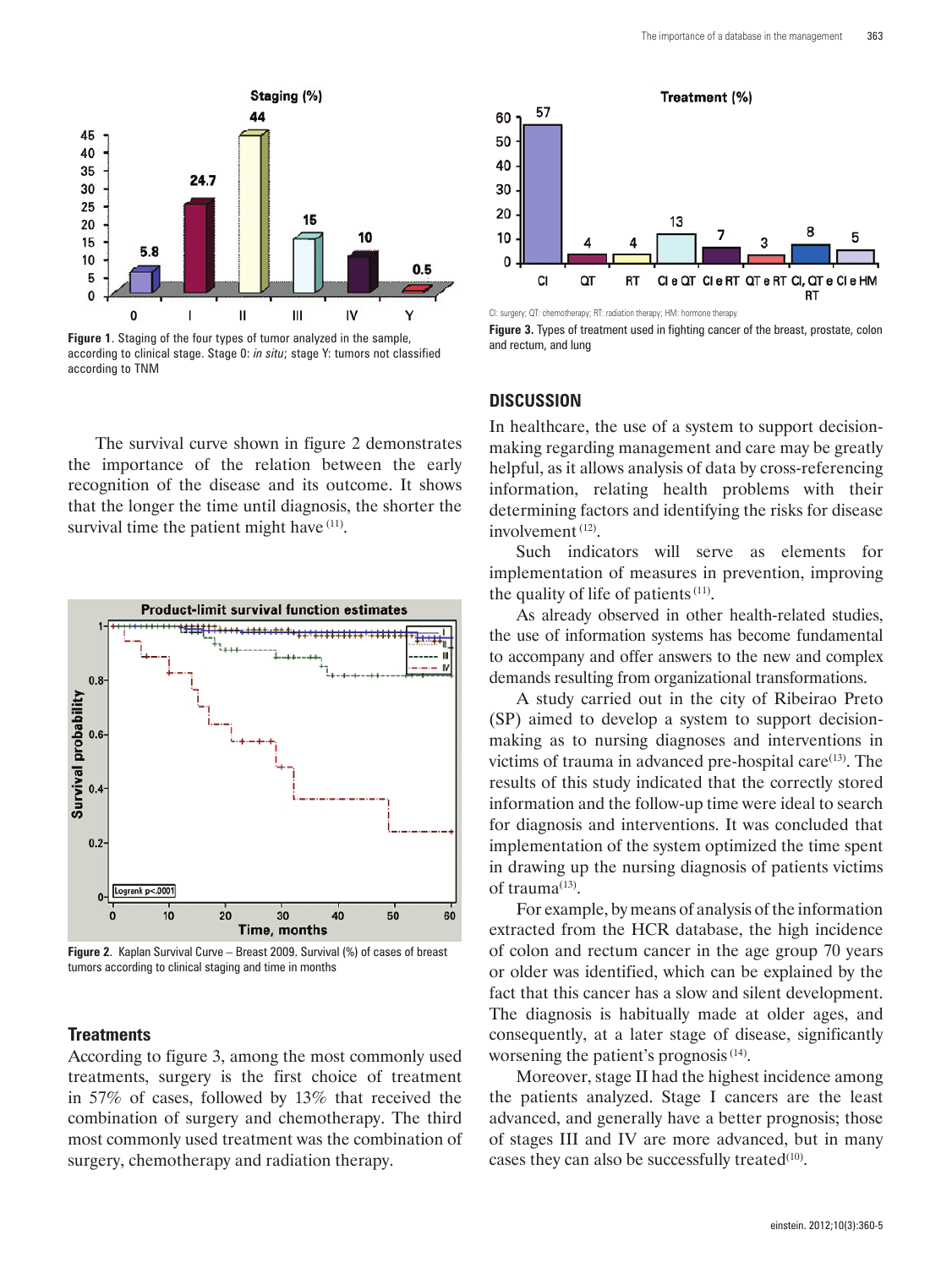The treatment is more efficient in cancer patients at advanced stage of the disease. The cost of metastatic tumor treatment is approximately double that for patients diagnosed with local disease<sup>(15)</sup>.

For management and care in a service or hospital specialized in oncology, it is extremely important to know the epidemiological profile of its population. Within this context, owning a reliable database is an enormous help in decision-making, for example, about the types of treatments that will be offered and the establishment of campaigns for early detection of cancer, besides serving as a basis for planning its physical structure.

In order to transmit more precise data, the HCR of the HIAE performs dynamic data collection, with information coming from six different sources, as shown in figure 4.



**Figure 4**. Demonstration of flow of capture of oncology patients for the Hospital Cancer Registries

After preparing the general spreadsheet, the data were analyzed and tabulated by the FOSP SisRHC software, and based on that, it was possible to carry out studies on the different types of cancers.

The information generated by the HCR is transmitted periodically to the steering committee of the Oncology and Hematology Center of the organization, to inform and support continuous improvement of the management and care processes of this healthcare segment.

The improvement implemented by means of the information extracted from the HCR justifies the importance of the existence of a database that helps in management of the healthcare services in a Oncology and Hematology Center. For these reasons and as a complement to this study, a second study will be developed, seeking to strengthen the importance of this

managerial tool and to describe the improvements of the processes implemented in the HCR of the HIAE.

#### **CONCLUSION**

The present study suggested that the information of the HCR database plays a relevant role for the various oncological services and hospitals, since it is able to generate a pool of important data related to cancer.

By means of this information, it is possible to carry out epidemiological studies and use them as resources that allow an analysis, for example, of the quality of care given to oncology patients, which consequently, may generate improvement measures in the care offered to this population. Additionally, with the use of the results obtained with this database, it is possible to obtain information capable of helping in administrative planning, and therefore, to improve the management of healthcare services of the institution.

Therefore, it was concluded that an oncology database is extremely important for the processes of management and care, as long as its information is collected, tabulated, stored and monitored with safety.

#### **REFERENCES**

- 1. Brasil. Ministério da Saúde. Secretaria Nacional de Assistência à Saúde. Instituto Nacional do Câncer. Estimativa 2010: incidência de câncer no Brasil [Internet]. Rio de Janeiro: INCA; 2010 [citado 2010 Sep 1]. Disponível em: http://www.inca.gov.br/estimativa/2010/
- 2. Stacey D, Bennett CL, Barry MJ, Col NF, Eden KB, Holmes-Rovner M, et al. Decision aids for people facing health treatment or screening decisions. Cochrane Database Syst Rev. 2011;(10):CD001431.
- 3. Brennan S, McKenzie J, Whitty P, Buchan H, Green S. Continuous quality improvement: effects on professional practice and healthcare outcomes (Protocol for a Cochrane Review). In: The Cochrane Library, Issue 05, 2012.
- 4. Instituto Nacional de Câncer José Alencar Gomes da Silva. Coordenação Geral de Ações Estratégicas. Coordenação de Prevenção e Vigilância. Estimativa 2012: incidência de câncer no Brasil/Instituto Nacional de Câncer José Alencar Gomes da Silva, Coordenação Geral de Ações Estratégicas,Coordenação de Prevenção e Vigilância. Rio de Janeiro: INCA, 2011.
- 5. Fundação Oncocentro de São Paulo (FOSP). Fundação Oncocentro de São Paulo: história [Internet]. São Paulo: FOSP; 2010 [citado 2010 Jun 16]. Disponível em: http://www.fosp.saude.sp.gov.br/quem\_somos.html#
- 6. Brasil. Ministério da Saúde. Secretaria Nacional de Assistência à Saúde. Instituto Nacional do Câncer. Registros hospitalares de câncer: rotinas e procedimentos [Internet]. Rio de Janeiro: INCA; 2000 [citado 2011 Abr 25]. Disponível em: http://www1.inca.gov.br/17148F20-F49A-4918-9D48- 089E6F1F1202/FinalDownload/DownloadId-11A1AFB8520F0FB8BC755D0C 70B3819F/17148F20-F49A-4918-9D48-089E6F1F1202/vigilancia/download/ manual rotinas procedimentos rhc.pdf
- 7. Bergamasco VD, Marta GN, Kowalski LP, Carvalho, AL. Perfil epidemiológico do câncer de cabeça e pescoço no estado de São Paulo. Rev Bras Cir Cabeça Pescoço. 2008;37(1):15-9.
- 8. Lakatos EM, Marconi MA. Fundamentos de metodologia científica. 6ª ed. São Paulo: Atlas; 2007.
- 9. Polit DF, Beck CT, Hungler BP. Fundamentos de pesquisa em enfermagem: métodos, avaliação e utilização. 5ª ed. Porto Alegre: Artmed; 2004.